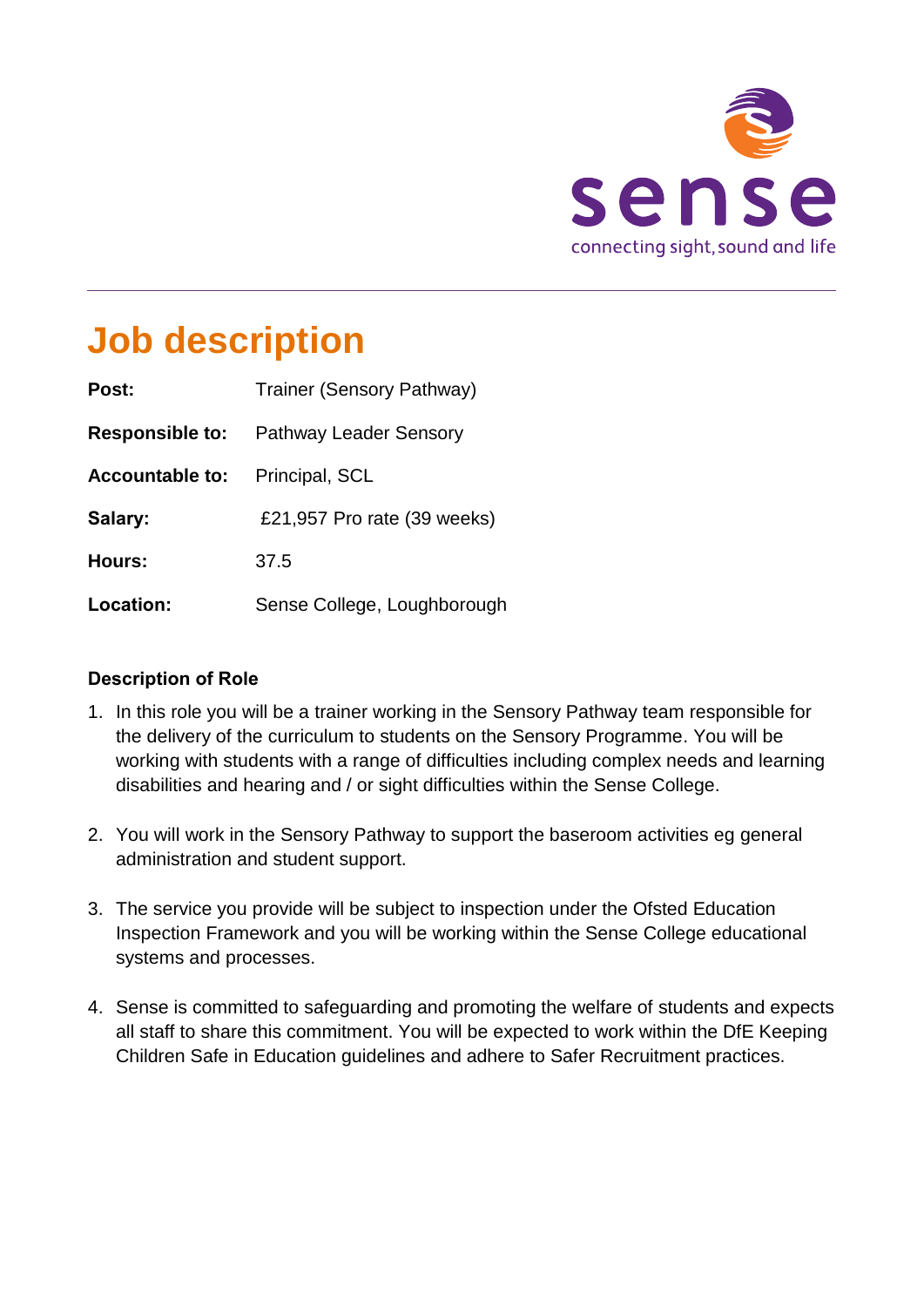#### **Key Responsibilities**

- 1. Run curriculum sessions for students in a range of appropriate subjects
- 2. Plan innovative activities and projects to enable students to achieve their individual targets
- 3. Supporting the teaching staff in the effective running of sessions
- 4. Take responsibility for a group of students in the absence of the session leader, or for specified sessions
- 5. Take responsibility for the Sensory Pathway for daily organisation
- 6. Assess review and record learner progress and achievements. Maintain records of progress towards individual targets using Databridge MIS.
- 7. Attend and contribute to learner reviews as required to demonstrate learner achievement to local authority staff for funding and other purposes.
- 8. Act as a personal tutor for a small number of students.
- 9. Make use of information e.g. support profiles, behaviour plans to become familiar with the needs of students.
- 10. Contribute to, and follow, positive behaviour support strategies in place, liaising with appropriate colleagues as directed and attending relevant behaviour training updates as part of continuing professional development (CPD).
- 11. Provide cover for other trainers within the service
- 12. Work co-operatively as part of the team and the wider organisation, including sharing information and taking responsibilities within it as appropriate
- 13. Participate in the production of the relevant curriculum reviews and SAR
- 14. Maintain a current understanding of the Ofsted Education Inspection Framework as appropriate to post-16 specialist provision.
- 15. Maintain a Continuous Professional Development (CPD) profile to meet education sector expectations of education professionals.

SENSE COLLEGE JDPS SENSORY PATHWAY TRAINER.DOCX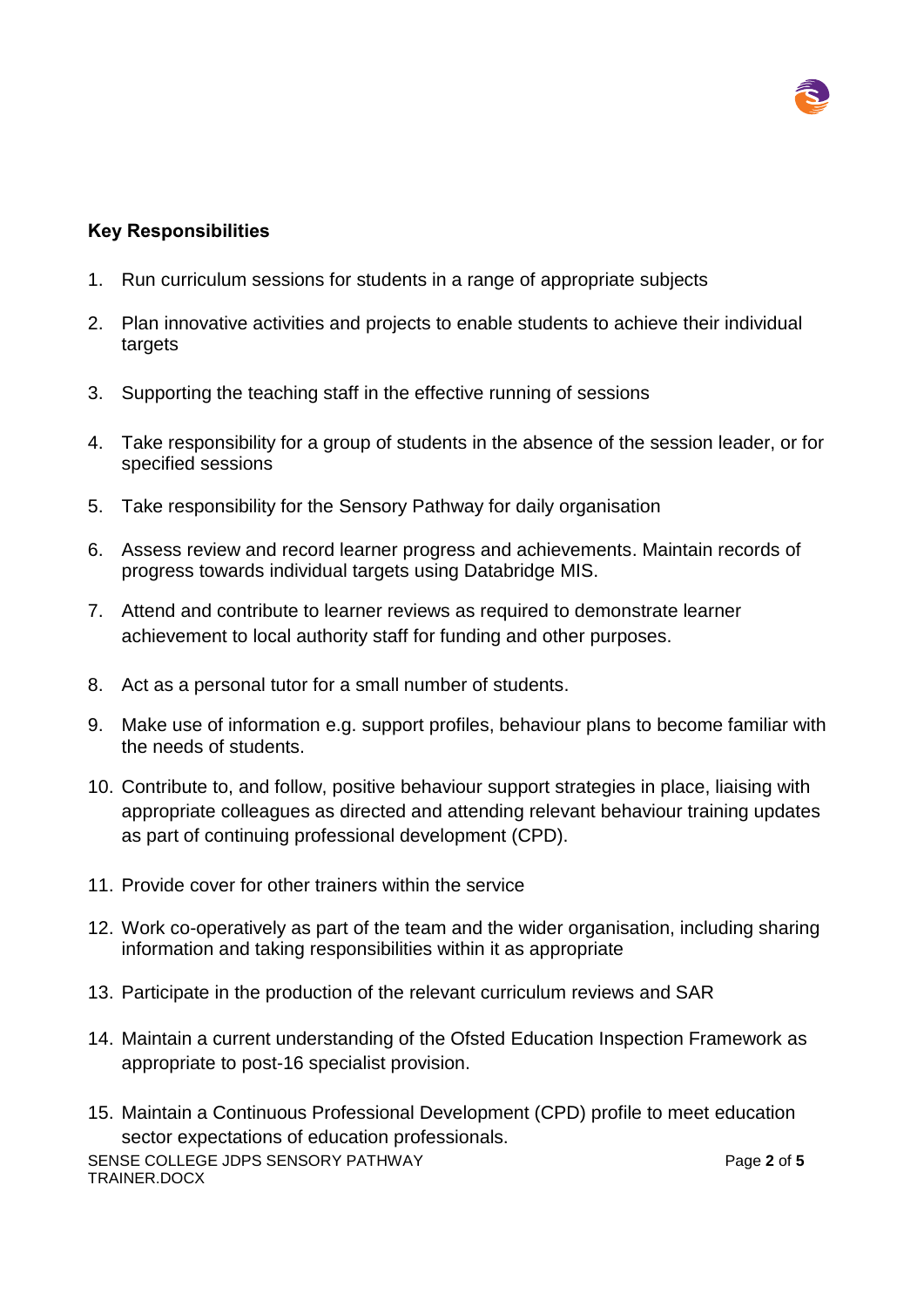

### **Other Duties**

- 1. The main duties of the post are outlined above, but these may be subject to review and amendment according to the needs and the development of the service.
- 2. The post holder may be required to undertake any other duties as required.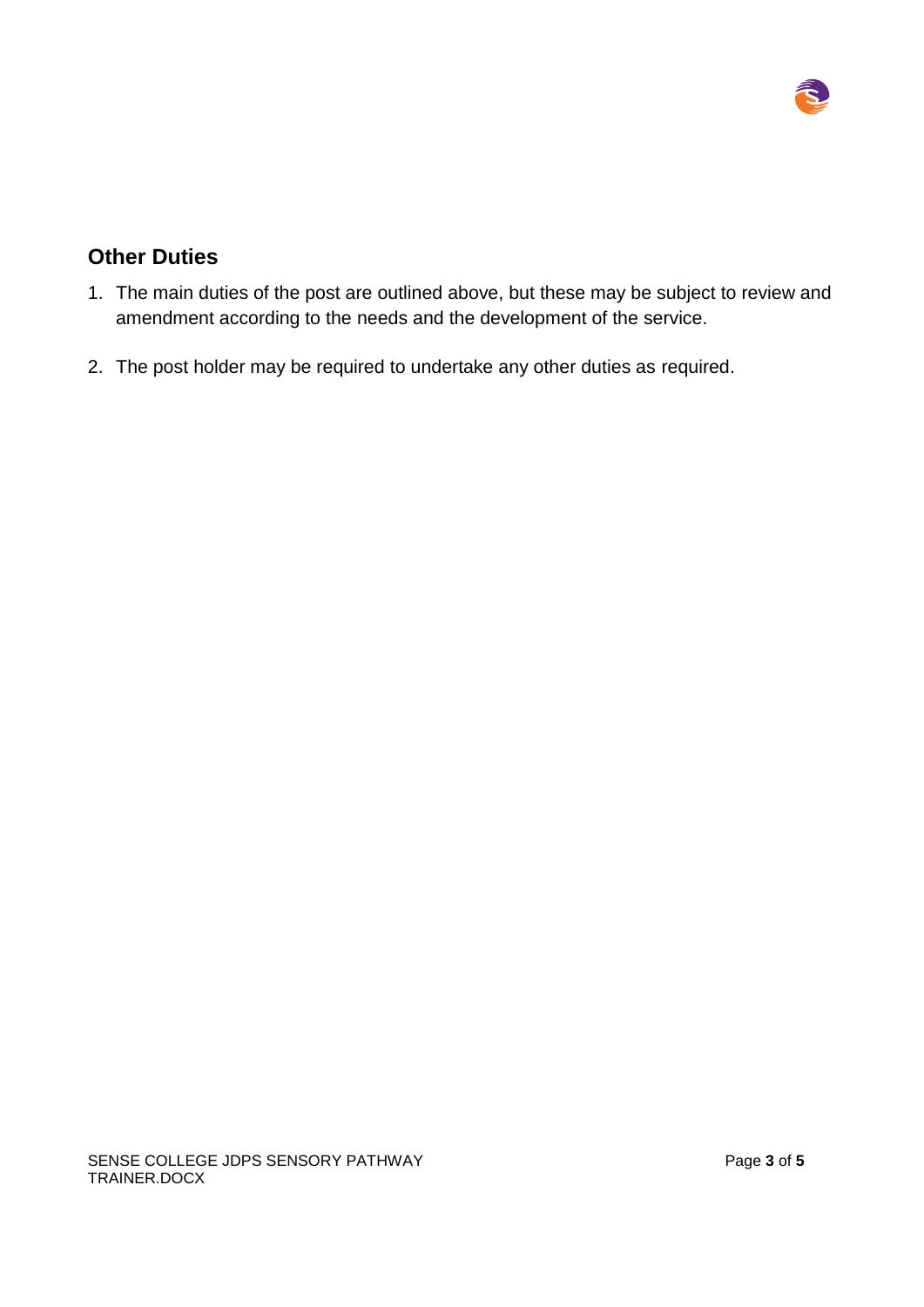

# **Person Specification**

#### **Trainer**

This section outlines the experience, knowledge, skills and abilities the job holder needs in order to fulfil the requirements of the post. Essential criteria are those which the job holder must have in order to do the job. Desirable criteria are those qualities that would be either useful, or an advantage or those which the jobholder can be trained to do.

Please use the 'additional information' section of the application form to evidence how you meet the essential criteria as well as how your practice reflects the I statements.

| <b>Education and Training</b>                                                     |                                                         |  |
|-----------------------------------------------------------------------------------|---------------------------------------------------------|--|
| <b>Essential Criteria</b>                                                         | <b>Desirable Criteria</b>                               |  |
|                                                                                   |                                                         |  |
| A good level of general education including                                       | <b>Basic First Aid Qualification</b>                    |  |
| literacy and numeracy to Level 2.                                                 |                                                         |  |
| A teaching qualification at level 4 or a<br>willingness to work towards a Level 4 |                                                         |  |
| teaching qualification, achievement within                                        |                                                         |  |
| two years of appointment                                                          |                                                         |  |
| <b>Achievements and Experience</b>                                                |                                                         |  |
| <b>Essential Criteria</b>                                                         | <b>Desirable Criteria</b>                               |  |
|                                                                                   |                                                         |  |
| Positive attitude towards working with                                            | Recent experience of working with people                |  |
| people with special educational needs and                                         | with sensory / dual sensory impairment /                |  |
| disabilities (SEND)                                                               | complex needs using a range of<br>communication methods |  |
| Understand the importance of maintaining                                          |                                                         |  |
|                                                                                   |                                                         |  |
| accurate and precise records, paying<br>attention to detail.                      |                                                         |  |
|                                                                                   | Experience of mentoring/tutoring students               |  |